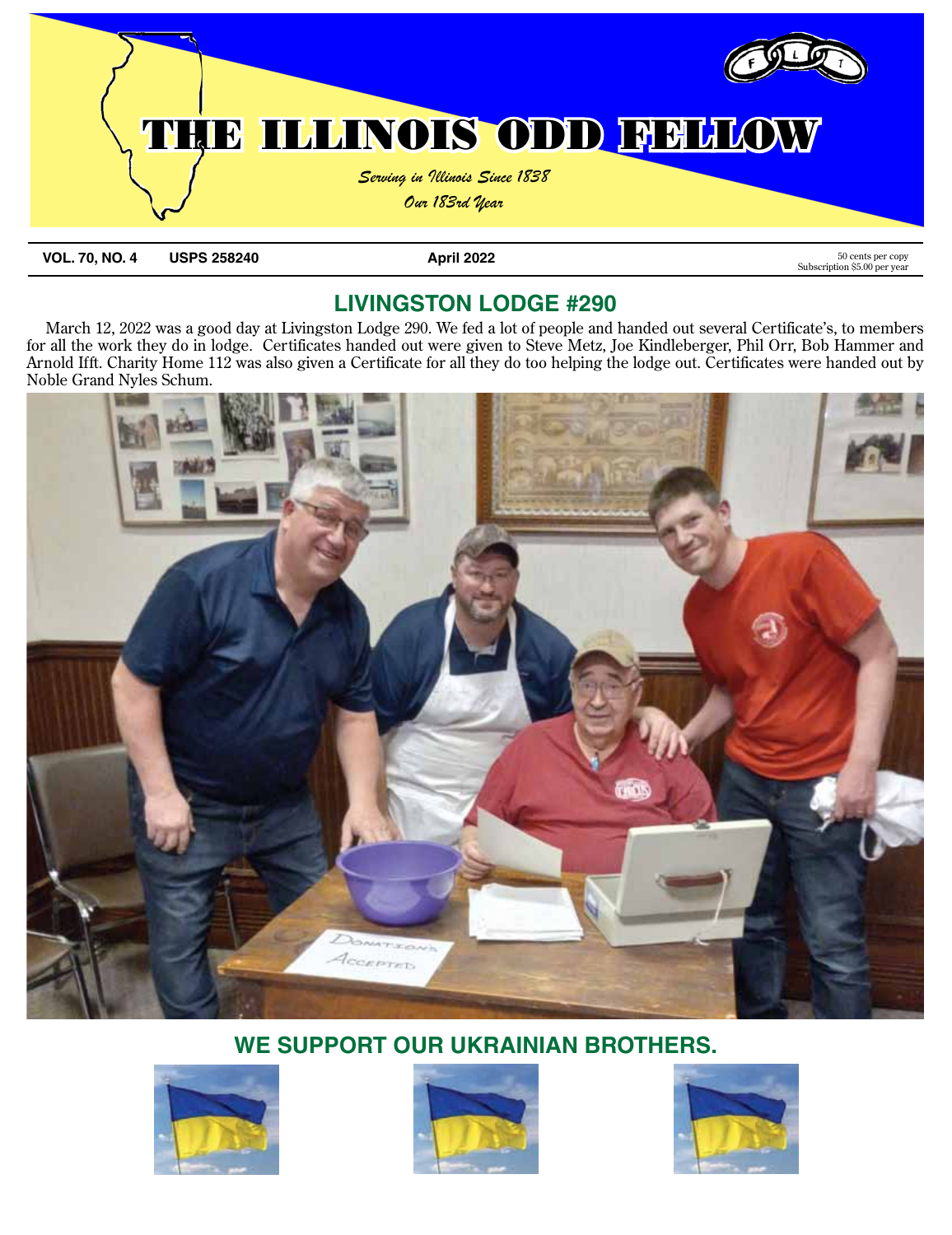#### ILLINOIS ODD FELLOW

(USPS 258240) is published monthly by the Grand Lodge of Illinois, Independent Order of Odd Fellows, 845 Wyatt Avenue, Lincoln, IL 62656-0248.

#### SEND NEWS TO:

Grand Lodge of Illinois Editor Illinois Odd Fellow Paper 845 Wyatt Avenue, PO Box 248 Lincoln, IL 62656-0248 Phone: 217-735-2561 Fax: 217-735-2562 E-mail: grandeditor@frontier.com

> **Directors** Executive Committee Grand Lodge of Illinois P.O. Box 248 Lincoln, IL 62656-0248 Web Site: www.ioof-il.org

Second-class postage paid at Lincoln, Illinois and additional mailing offices.

**POSTMASTER:** Send address changes to the **GRAND LODGE OF ILLINOIS I.O.O.F.,** P.O. Box 248, Lincoln, Illinois 62656-0248.

Contributions of current news and articles pertaining to the welfare of the Independent Order of Odd Fellows fraternity solicited.

This publication is mailed by the first of the month, publication and contributions must reach the editor by the 10th of the preceding month.

WE DO NOT HOLD OURSELVES RESPON-SIBLE for any news or opinions expressed by the communications of our correspondents, and RESERVE the RIGHT to publish NEWS that WE feel constructive to our Order.



Member of I.O.O.F. International **Press Association**

*"Promoting Odd Fellowship Through Positive Communication"*

### **ODD FELLOW - REBEKAH HOME**

201 Lafayette Ave., Mattoon, Illinois 61938



| Tate, Lee Ann     | May 3  |
|-------------------|--------|
| Dye, Margaret     | May 6  |
| Bailey, Elizabeth | May 7  |
| Carrell, Wayne    | May 10 |
| Schwarz, Martha   | May 10 |
| Smallwood, Mary   | May 21 |
| Apgar, Earleen    | May 23 |

#### **NEWS FROM THE HOME**

Hello from the Home!

What beautiful weather we have had lately. Like the old saying goes if you don't like the weather in Illinois, just wait it will change! We have been able to enjoy some outside, fresh air with the residents this month. What a mood booster!

April is time for our Annual Eggstravaganza that we host thanks to the Board of Directors. This year we are planning the Egg Hunt on April 9th, 2022, at 9 am for registration and the hunt to begin at 10:00 am. We of course will have prizes and baskets for children 0-10 to enjoy!

We have been working hard to improve our census here at the home. Staffing of course has been challenging, but we are keeping up with the demands. Everyone is working hard at the home, and we continue to make this the best home in the area!

We will be celebrating Palm Sunday, Good Friday, Passover and Easter. We also will be recognizing our Secretary's and office personnel on Administrative Professional Day on April 27th !

I hope everyone has adjusted to the Daylight Savings time. For me personally, it was rough the first week!

Here are 10 fun facts about Easter:

1. Easter is called a "moveable feast" because it does not have a set date every year, according to com. Christian churches in the West celebrate Easter on the first Sunday following the full moon after the vernal equinox on March 21. Therefore, Easter is observed anywhere between March 22 and April 25 every year.

2. The week preceding Easter is called Holy Week and includes Maundy Thursday, which observes Jesus' last supper with his disciples; and Good Friday, which honors the day He was crucified, died and was buried.

3. Holy Week is the celebrated during the week leading up to Easter. It begins on Palm Sunday, continues on to Maundy Thursday, Good Friday, Holy Saturday and then, Easter Sunday.

4. The first story of a rabbit (which will be later known as the "Easter Bunny") laying eggs in a garden was published in 1680.

5. "The White House Easter Egg Roll" event has been celebrated by the President of the United States and their families since 1878.

6. Egg dyes were once made out of natural items such as onion peels, tree

bark, flower petals, and juices.

7. Palm Sunday is often celebrated with a procession of palm leaves. In some churches, the palms are saved and burnt into ashes to be used on Ash Wednesday of the next year.

8. According to Polish folklore, the Virgin Mary offered eggs to the soldiers guarding Christ on the cross, as she begged them to be merciful. Her tears left stains on the eggs.

9. Origins of the Easter Bunny are unclear, but he appears in early German writings.

The first edible Easter bunnies appeared in Germany in the 1800s, and were made out of sugar and pastry.

10. Americans spend nearly \$2 billion on Easter candy making it the second biggest candy holiday after Halloween. Over 90 million chocolate Easter bunnies are made each year.

Best wishes to all and we hope that you have a safe and blessed Easter Holiday filled with lots of love and laughter. Until next time…

*Penny R. Shinholster, CRC Activity Director*

Greeting's members,

As you are surely aware the crisis of the Russian war in Ukraine is ongoing. The need for humanitarian aid is paramount. At this time there are 29 members of the IOOF living in Ukraine and fighting for their country and ultimately their lives. Their families have been relocated to Poland as refugees and are currently living with other members who have taken them in.

 The Sovereign Grand Lodge is preparing to take donations for humanitarian relief. There is an account set up for this purpose. If your lodge or members can afford to donate to this worthwhile cause, please send checks to the Grand Lodge of Illinois and put Ukraine in the memo line. The Grand Lodge is planning to match the first \$3000.00 in donations and the Sovereign Grand Lodge is planning to match the first \$10,000. It would be amazing to see Illinois leading the charge to truly help those in need.

In coming days there will also be a press release coming out, your lodge could use it as a fundraising opportunity to support the cause.

*Please donate if you can. Fraternally yours, Mathew Yingling, Grand Master*

*ATTEST: Richard E. Herring Grand Secretary*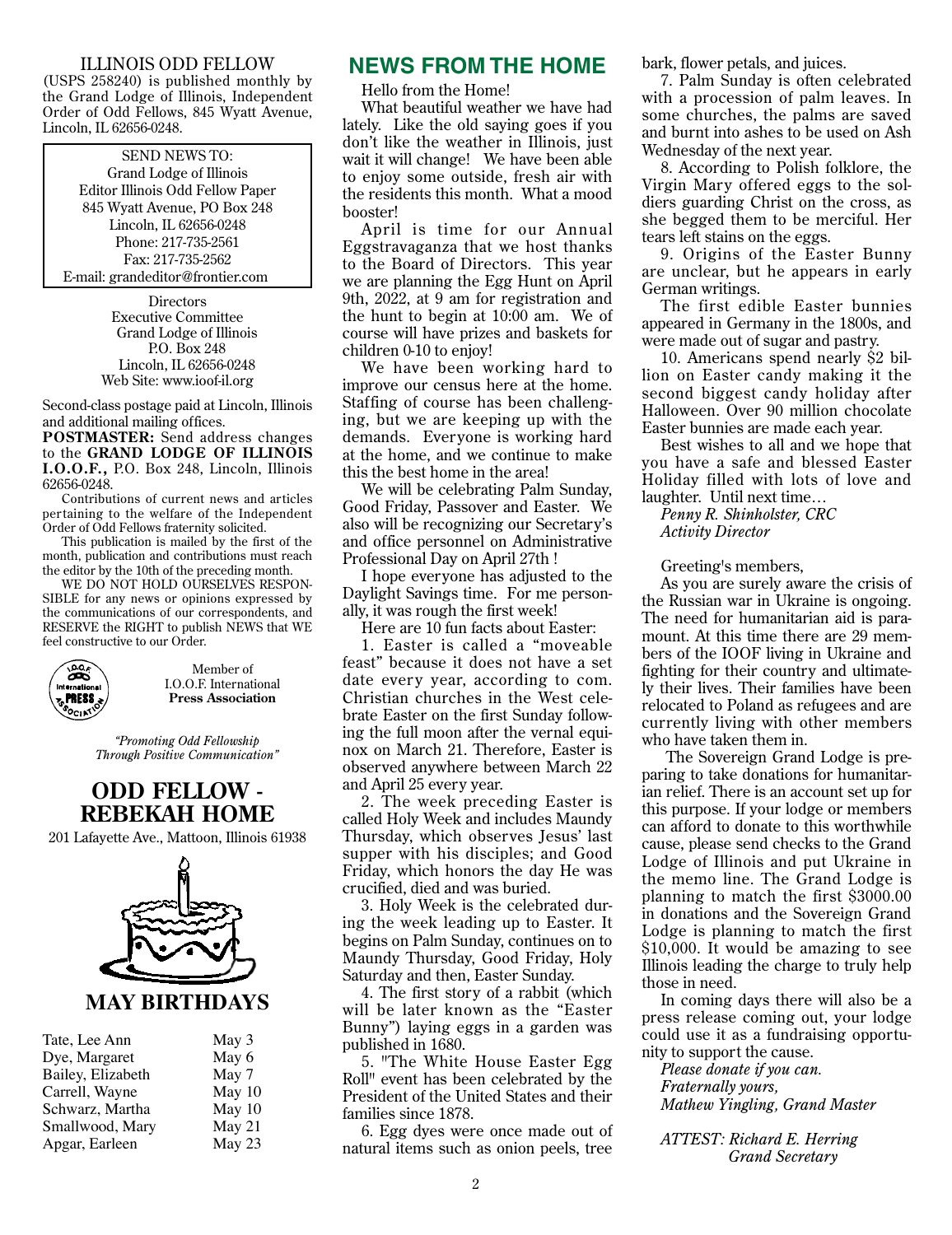## **GRAND MASTER'S MESSAGE**



Here we are, I can't believe this is the sixth letter I've written. WOW, it's really over in the blink of an eye! We still have a lot of time and a lot to do before this fall and session.

 Regional meetings, lodge meetings, events, and degree days are coming back and are gearing up full swing for what we hope will be a resurgence of Odd Fellowship throughout Illinois and the world as a whole! One Lodge just brought in 12 NEW MEMBERS!!!

I hope your lodge is actively engaging with each other and getting out in your community. Make sure to introduce as many people as possible to the Three Links!

 In February we went to Farmington Lodge for the Regional Meeting and enjoyed a wonderful lunch, lots of conversation and all degrees! A huge round of applause for the degree team and all of the practice they do to get every step right. It is awesome to see. By the time you read this we will have also visited Mt. Zion lodge. I encourage you all to travel and see the other lodges!

Keep an eye out for details about the family picnic in Lincoln this spring!

#### *Until next time, in FRIENDSHIP, LOVE AND TRUTH*

*Bro. Mathew R Yingling Grand Master*



#### **ASSEMBLY PRESIDENT**



Dear Brothers and Sisters,

How comfortable are you in your Lodge group? Do you go and enjoy the before. fellowship and relaxing time? Are you comfortable if you miss a meeting that someone will check up on you? Do you support members that are trying a new leadership role? Are you proud to say you are a Rebekah? Are you wondering why all these questions?

What are your answers to these questions? I'm very comfortable in my Lodge and love that I can talk, share and relax with my group. If I miss a meeting I know that at least three members will check on me (not counting family). I will support a member going into a new office in Lodge, and if that means helping by traveling with them I'll be there. Traveling is the hardest part without someone beside the Grand Lodge of Europe. you to share your doubts, worries and time on the road. Even just a ride to some inquiries regarding the procea meeting lightens the heart. Yes I'm dures for sending fund to assist the proud to be a Rebekah, I love what the Ukrainians. order stands for and believe that we are better people when we help others. & Disaster Board, we have agreed to Those are my answers, what are yours?

person who moved to town? The empty then see what may yet transpire for the nester? Just retired? They might be future. looking for something to fill their life with. We all need to look outside the donation, and to keep the wire fees to box and see the rest of the people that a minimum, send your donations to: could use Rebekahs in their life. Also the Rebekahs that could use a boost to keep going.

Have you wondered yet why such a heavy letter about Rebekahs? Spring meetings have just started, after 2 years of no meetings these are important times. First is to get our districts

together again. Second, share what is working in your Lodge to get members together. Third for your State Officers to meet you and you to meet them. Without each other we can not succeed. Fourth but most important Lodge members, those that want to stay home and never leave the hall. (Yes there are members!) These meetings are for you. Meet other members, be proud that you belong to this order, we are about helping people. Hop in a car, call another member, come to a meeting of yours or another district. April 2 - Bushnell, April 9 - Lewistown, April 23 - Fairbury, April 30 - Mattoon, May 14 - Troy, May 21 - Havana.

Honor your membership.

Respect those members who came

Promote yourself and your Lodge.

*In F.L. & T. Susan Schove, Assembly President*

## **Office of the Sovereign Grand Master Independent Order of Odd Fellow**

Greetings Brothers and Sisters,

Please see the enclosed letter from

In addition, I have been receiving

Have you thought about that one Jurisdictions for this relief request; In communicating with the Hunger send \$10,000.00 for now and match up to \$10,000.00 donated by the

If your unit would like to make a

*I.O.O.F. Hunger & Disaster Fund c/o Ukrainian Relief 422 N Trade St Winston-Salem, NC 27101-2830* 

> *Fraternally, s/ Charles E. Lusk Sovereign Grand Master*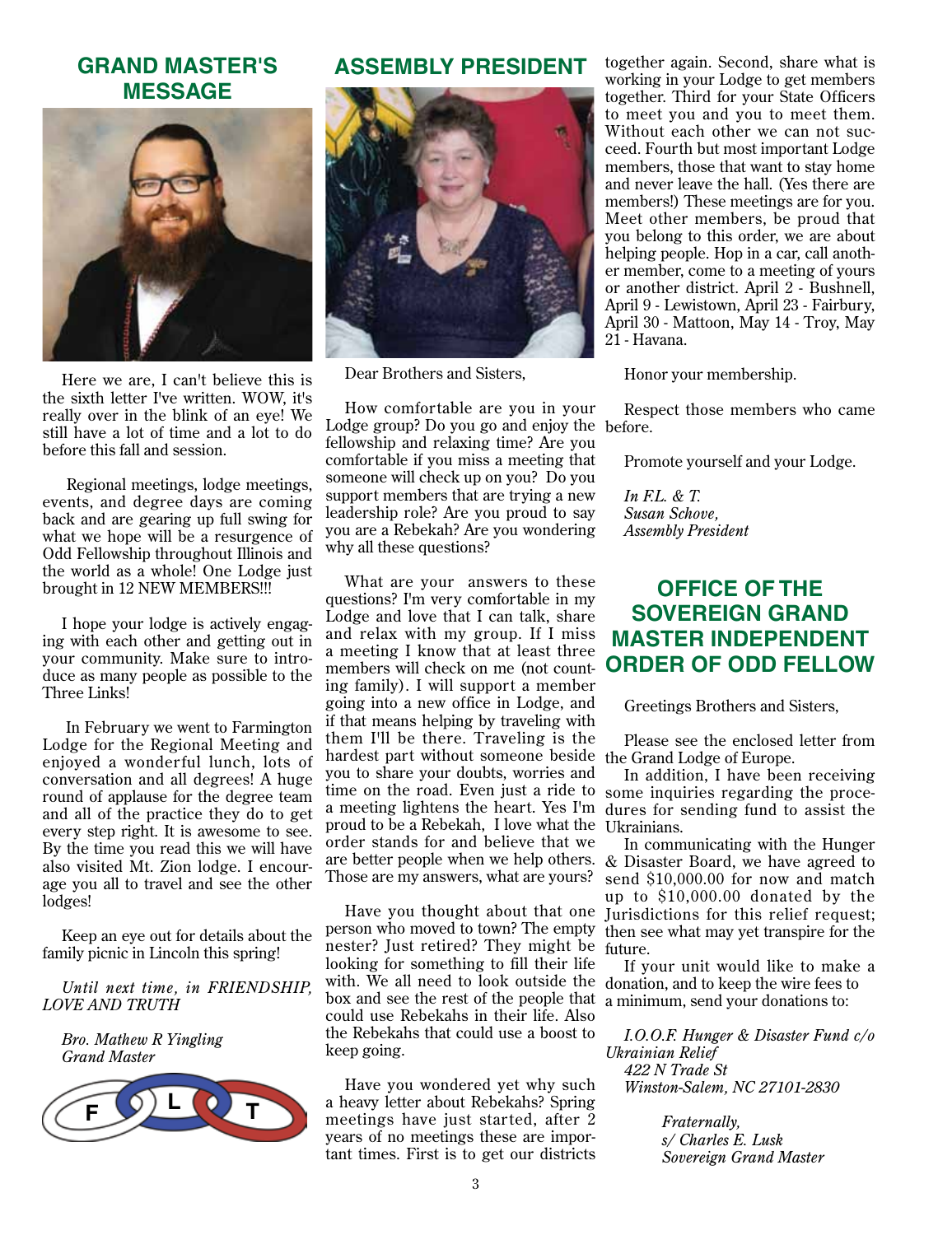# **Ottawa Lodge 41 WHEEL OF MEAT**

Saturday March 12th, Ottawa Lodge 41 hosted a "Wheel of Meat " fundraiser at The Third Bar in Seneca Illinois. Before the raffle began Bro. Ray Jackson PG, presented a donation check to Ket Johnson a representative of the Seneca Community food pantry. 15 different meat prizes were given away along with 5 fifty/fifty raffles. It was a great turnout! Over a hundred people from the community showed up to participate, the bar owner said it was the biggest crowd he's had since the bar opened! Special thanks went out to Corrigan Cattle Farm for supplying the locally raised beef and pork and Timmons Family Farms for the farm fresh eggs. Thanks to all our Ottawa 41 Brothers and Sisters for helping put this event together in Friendship, Love and Truth.



## **MT. ZION #300 HOST REGIONAL MEETING ON MARCH 19, 2022**

Welcome our newest members.



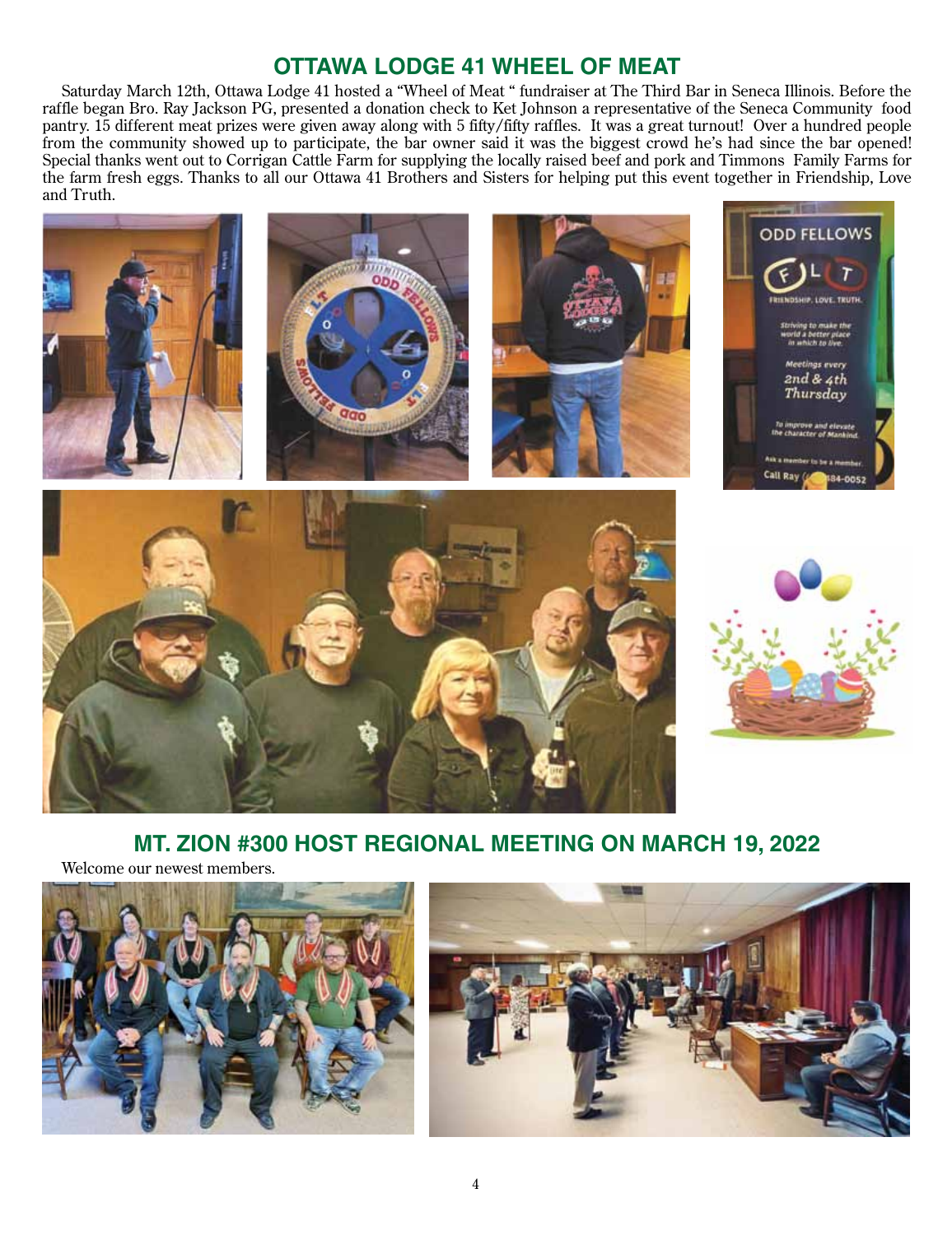# **CHARITY HOME REBEKAH LODGE #112**

Charity Home Rebekah Lodge #112 is sewing blankets for the NICU and Nursery at St. Francis in Peoria. We had 18 done with just 4 people sewing one morning. Looking forward to the next time we all get together.





Sandy Harrison and Chris Metz cutting blankets Denise Doran Brenda Travis Chris Metz





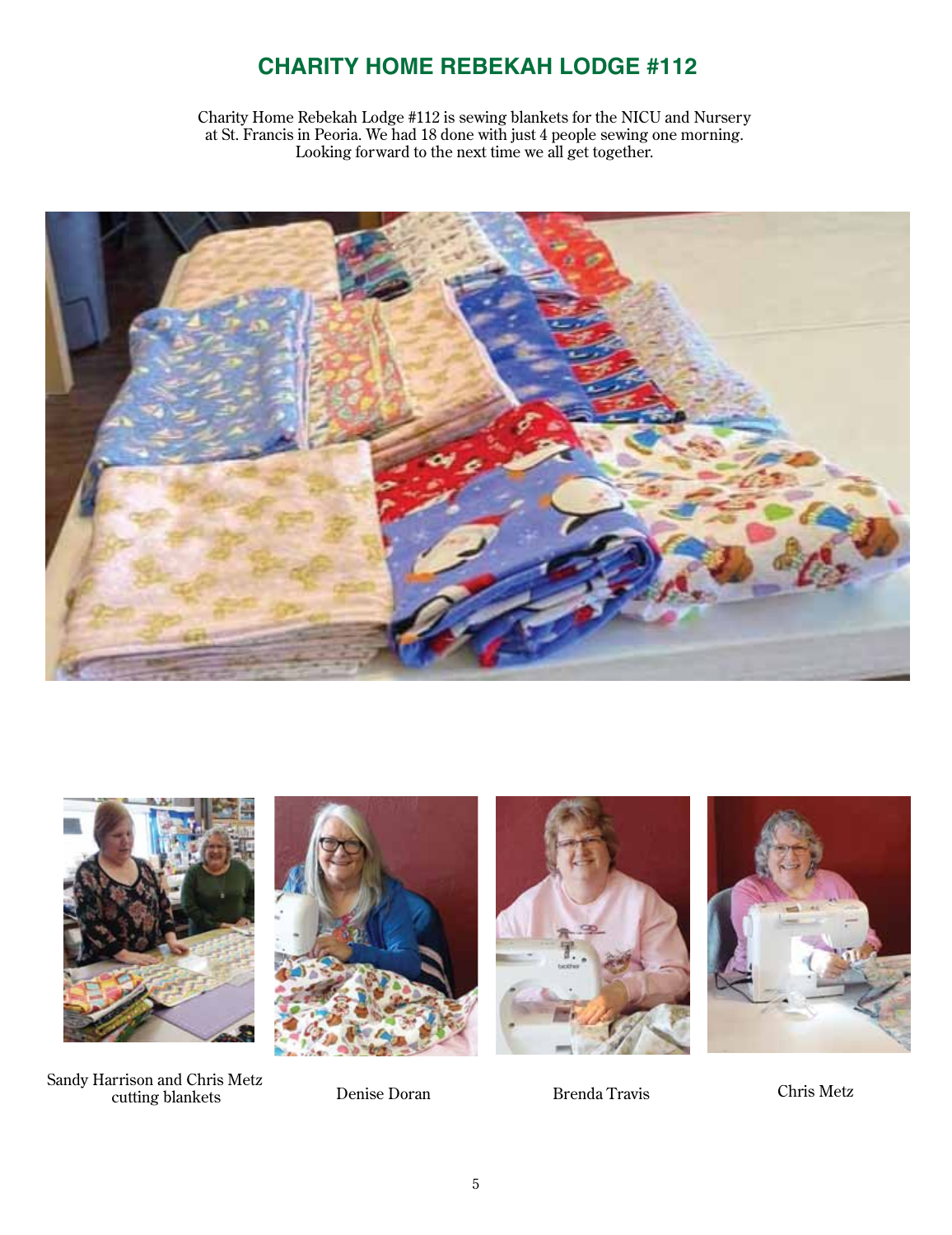# **CHARITY HOME REBEKAH LODGE #112**



Bake Sale March 12th. This is our yearly Bake Sale in conjunction with IOOF Livingston #290 Pancake and Sausage. Russ Landry is behind the camera.

Pictured front: Donna Wessels PPRA, Brenda Travis Vice Grand, Sharon Landry PPRA, Pauline Ferguson Noble Grand

2nd Row: Lisa Gibson PNG, Denise Doran PNG, Susan Schove PRA, Karen Hoegger PNG





Pictured (l-r): Chris Metz, Denise Doran. Ida Ziller, Pauline Ferguson, Delores Headley.

# **WATERLOO LODGE #27 HELD A DEGREE FOR NEW MEMBERS.**





New Members are Eric Eicher, Jeremy McLoamick, Jonathan Elder, Brian Melicin, Brian Allscheld, Josh White, Jeremy Colson, Paul Barrlett II, Rich Glon, Spence Balwin, Jerry Helms Jr, Tim Williams. Noble Grand Tom Wetzler of Waterloo presented Grand Secretary Rich Herring with a check for \$500 for the Disaster Relief Fund.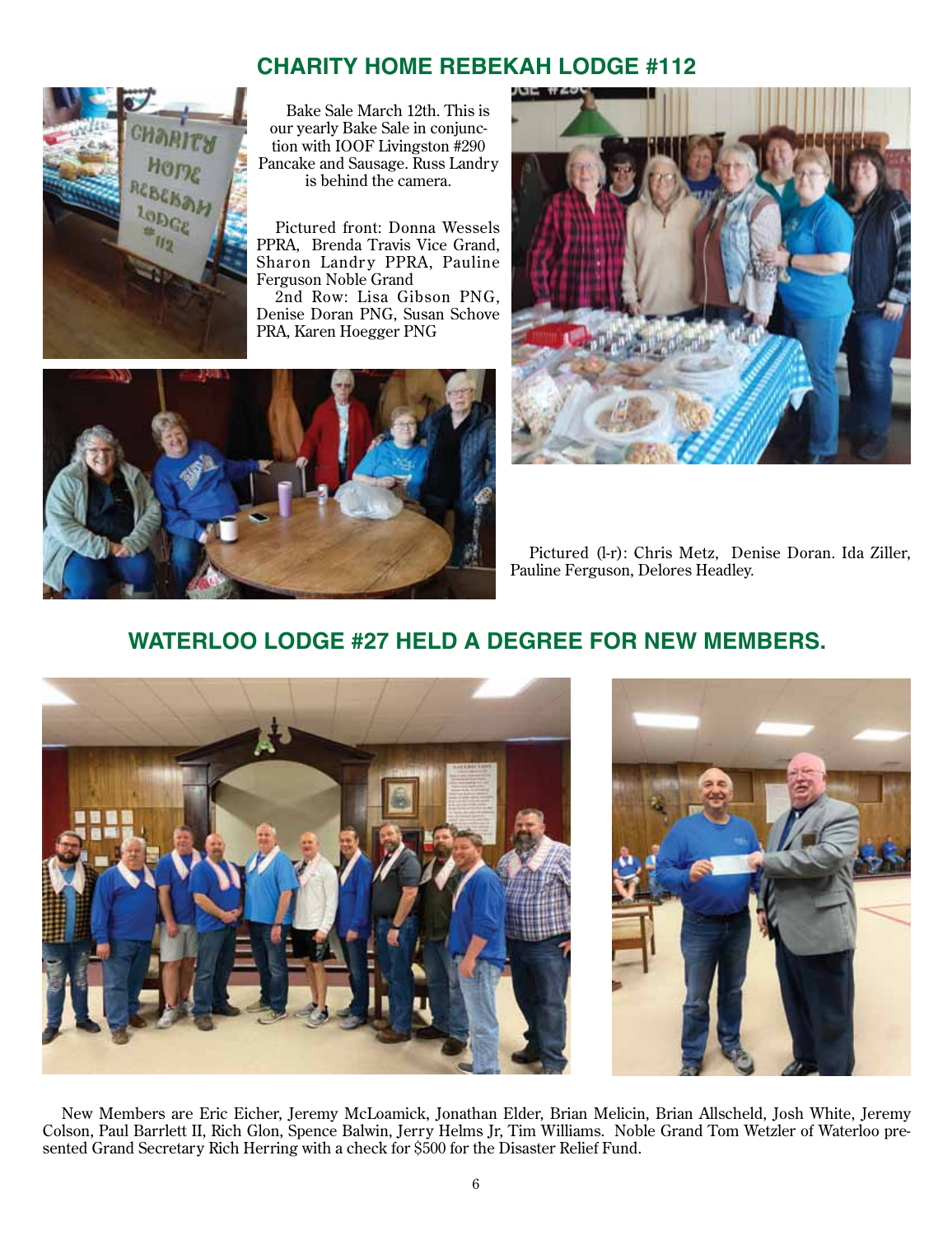# **PRIDE OF THE WEST #544 HOSTS CRAFT FAIR**

Pride of the West Rebekah Lodge #544 held their Christmas Craft/Vendor Fair at the IOOF Hall. Seventeen vendors took part. A Country Store was also a part of the affair. Raffle tickets were sold on baskets that were giving away at the end of the day. Lunch was served at a minimal charge. The day was very successful, and a Spring Fair is being planned.



Country Store (L-R) Patricia Bryant, Mary Welburn, Gail Ann Byers



Even Santa Clause made a visit to the Fair. Pictured are Donna Grable, and Nannette Johnson with the man himself, Santa Clause. He passed out candy canes to everyone present.